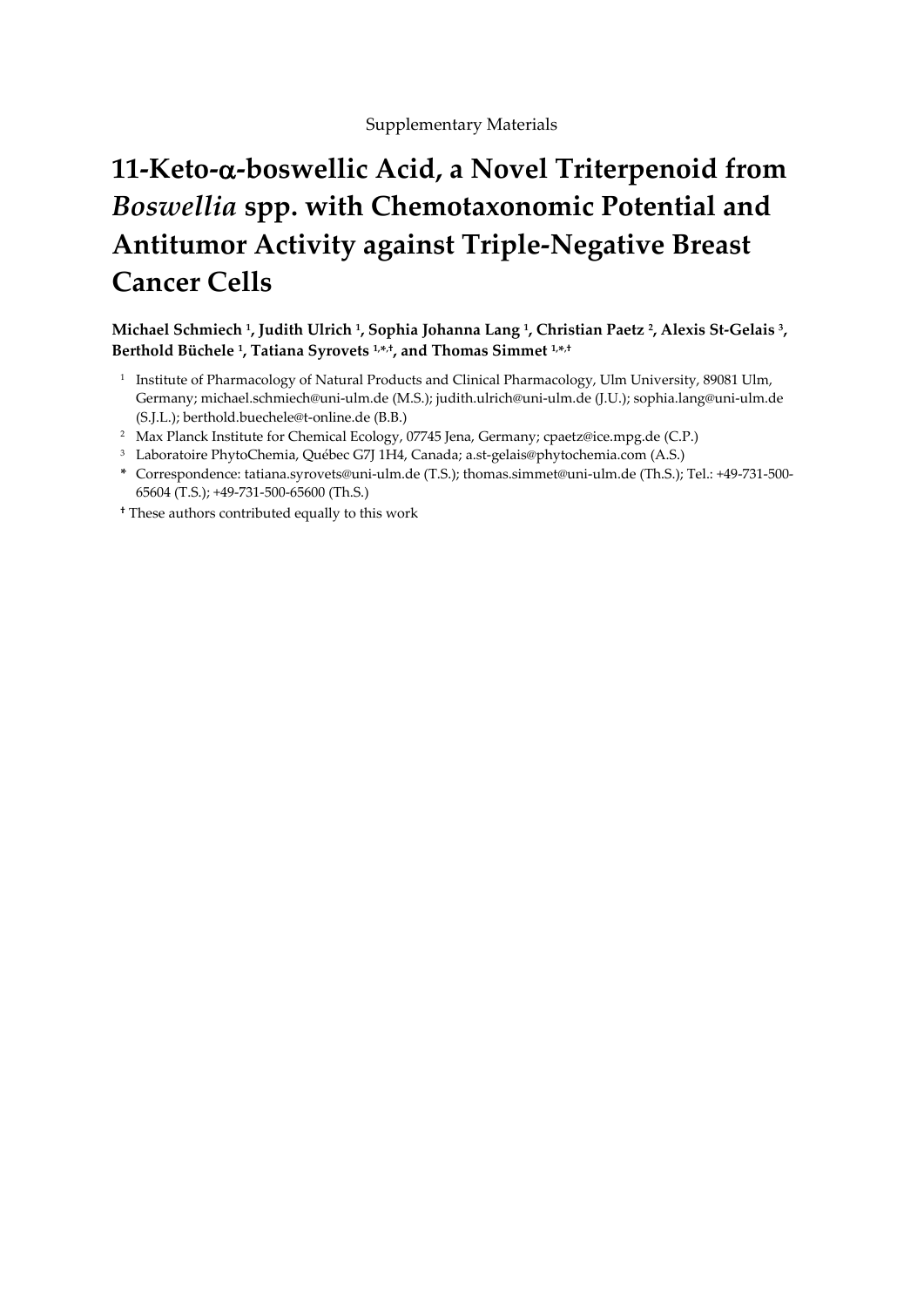

**Figure S1.** High-resolution mass spectrometry (HR-MS) of α-KBA. (**a**) HR mass spectrum with an exact mass at  $m/z$  469.332267 for [M-H]<sup>-</sup> (calcd.: 469.332333, error: -0.143 ppm). (**b**) The isotope pattern and the individual exact masses corresponded to predicted data.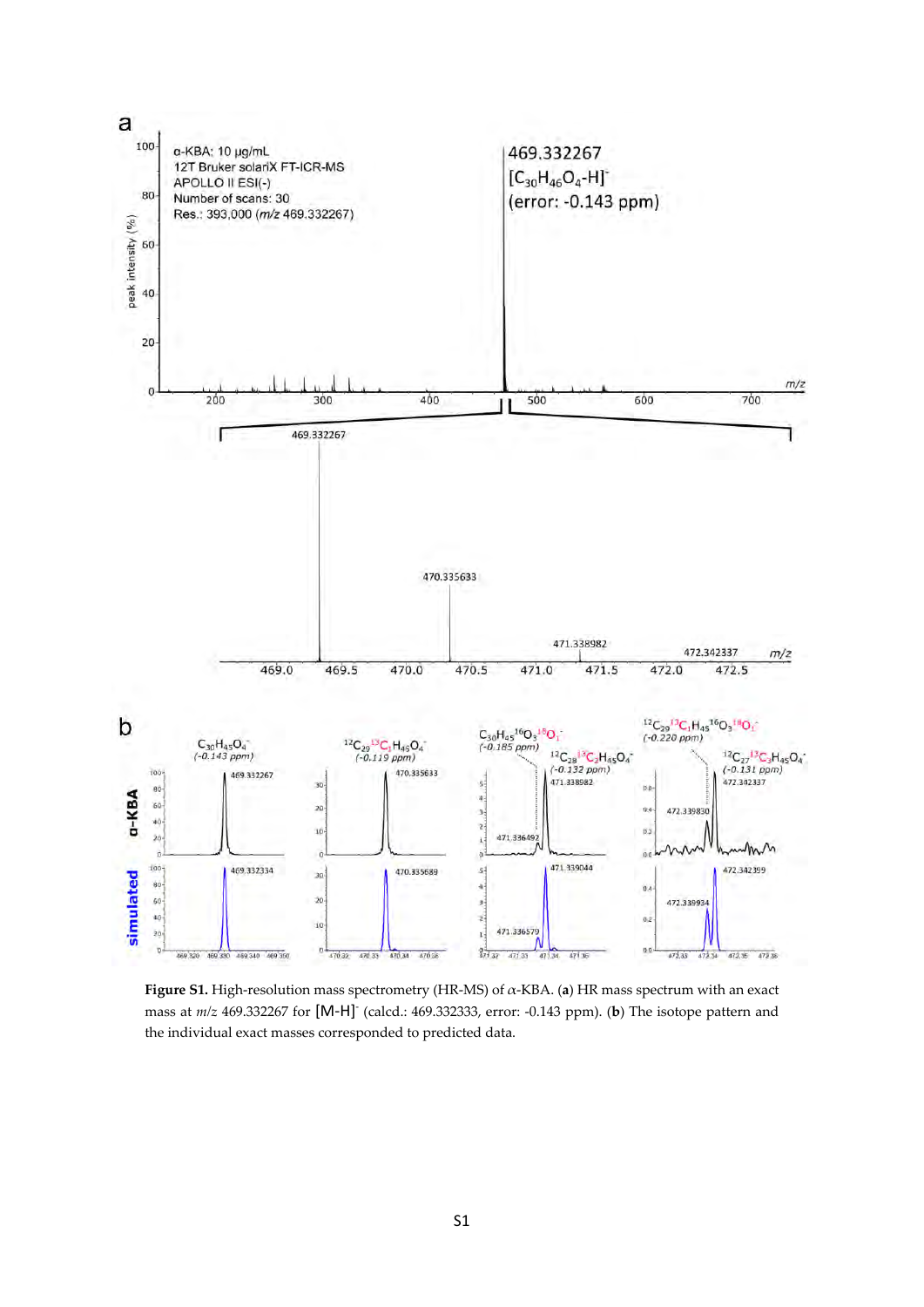

**Figure S2.** Tandem mass spectrometry (MS/MS) of α-KBA. (**a**) Mass spectrum with *m/z* 469.3 ([M-H]- ) as precursor ion. (**b**) Product ion mass spectrum with characteristic fragments at *m/z* 353.3, 376.3, 391.4, 407.4, and 451.4.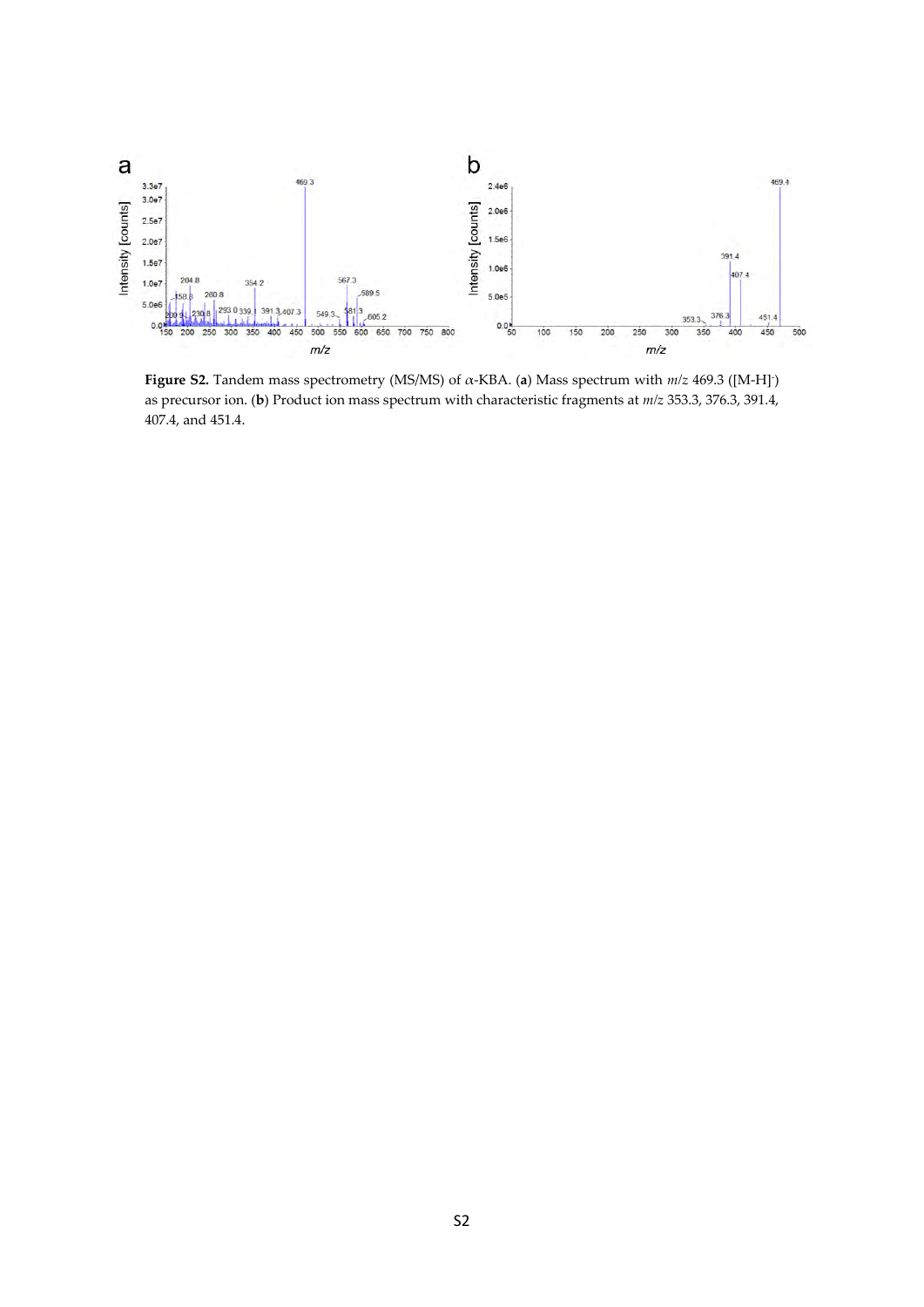

**Figure S3.** <sup>1</sup>H and <sup>13</sup>C NMR spectra of α-KBA (in DMSO-*d6*). (**a**) <sup>1</sup>H NMR spectrum. (**b**) <sup>13</sup>C NMR spectrum. Assigment of signals according to Figure 3a and Table 1 of the main text.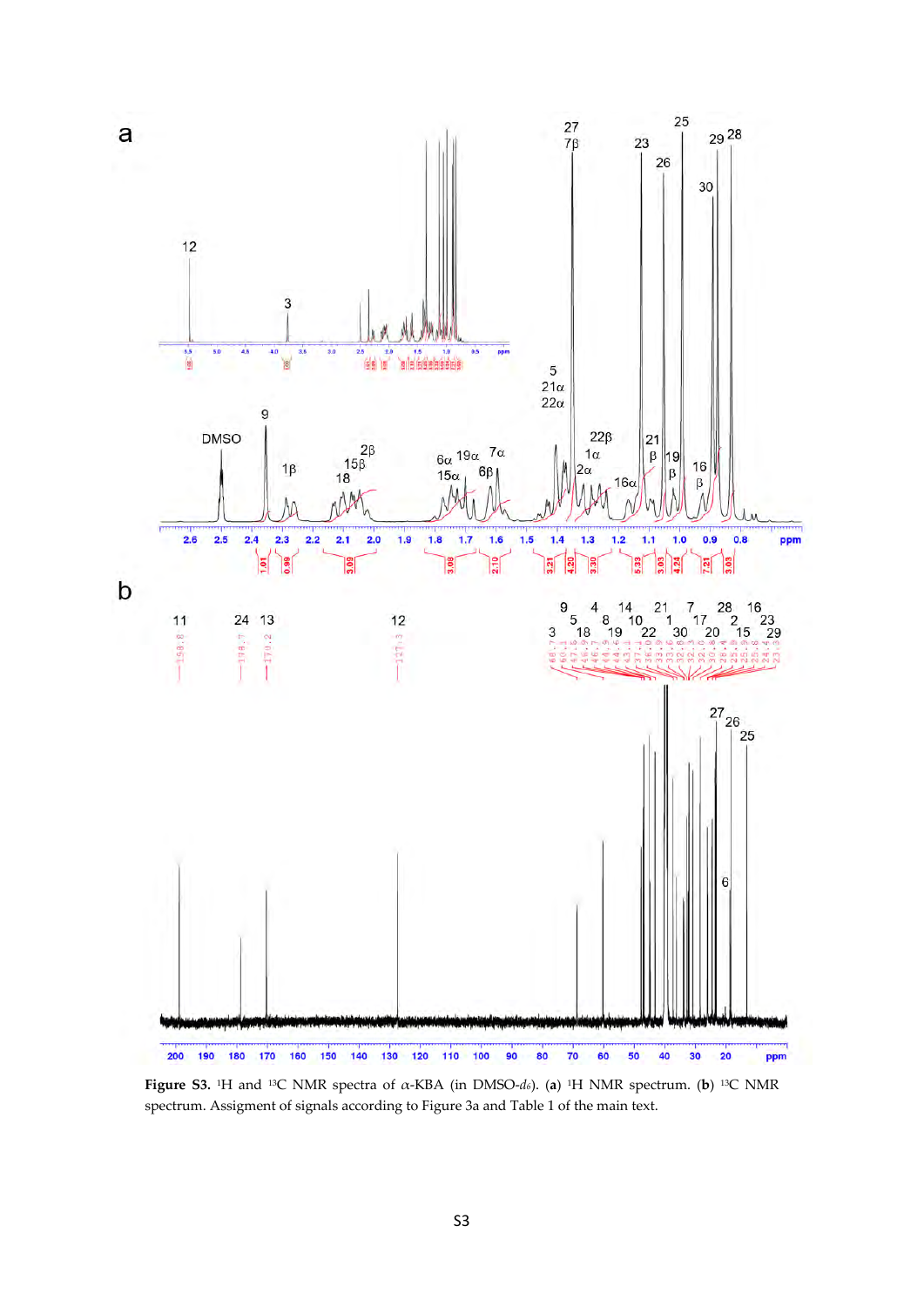

**Figure S4.** <sup>1</sup>H, <sup>1</sup>H SELTOCSY (selective total correlation spectroscopy) spectra of α-KBA (in DMSO-*d6*). Comparison of the <sup>1</sup>H NMR spectrum (**b**) with <sup>1</sup>H, <sup>1</sup>H SELTOCSY spectra. (**a**) Transmitter frequency at δ<sub>H</sub> 3.77 (H-3). (**c**) Transmitter frequency at δ<sub>H</sub> 5.47 (H-12).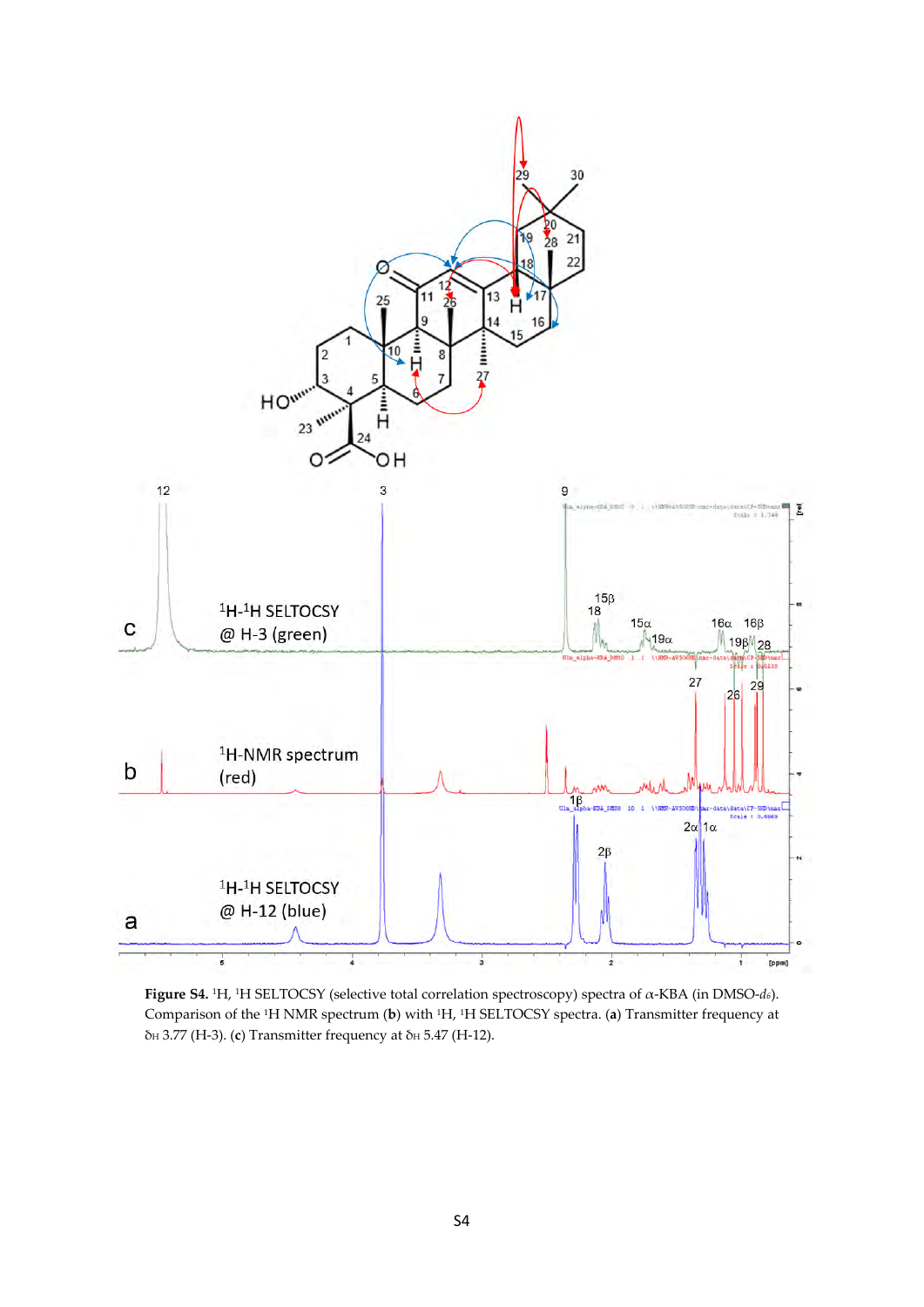![](_page_5_Figure_0.jpeg)

**Figure S5.** <sup>1</sup>H, <sup>1</sup>H COSY (correlation spectroscopy) spectrum of α-KBA (in DMSO-*d6*). (**a**) Full spectrum. (**b**) Enlarged section.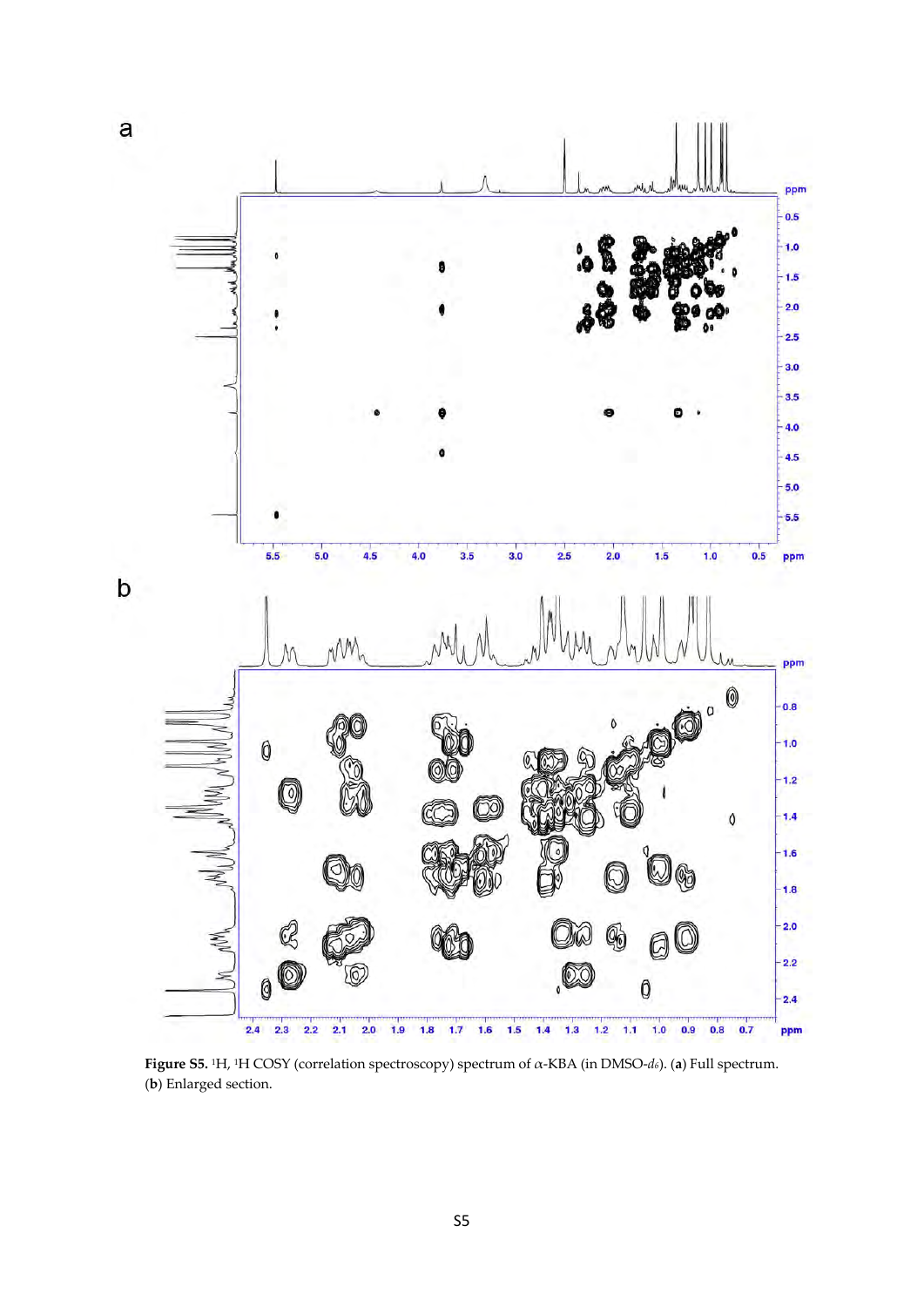![](_page_6_Figure_0.jpeg)

**Figure S6.** <sup>1</sup>H, <sup>1</sup>H ROESY (rotating frame Overhauser enhancement spectroscopy) spectrum of α-KBA (in DMSO-*d6*). (**a**) Full spectrum. (**b**) Enlarged section.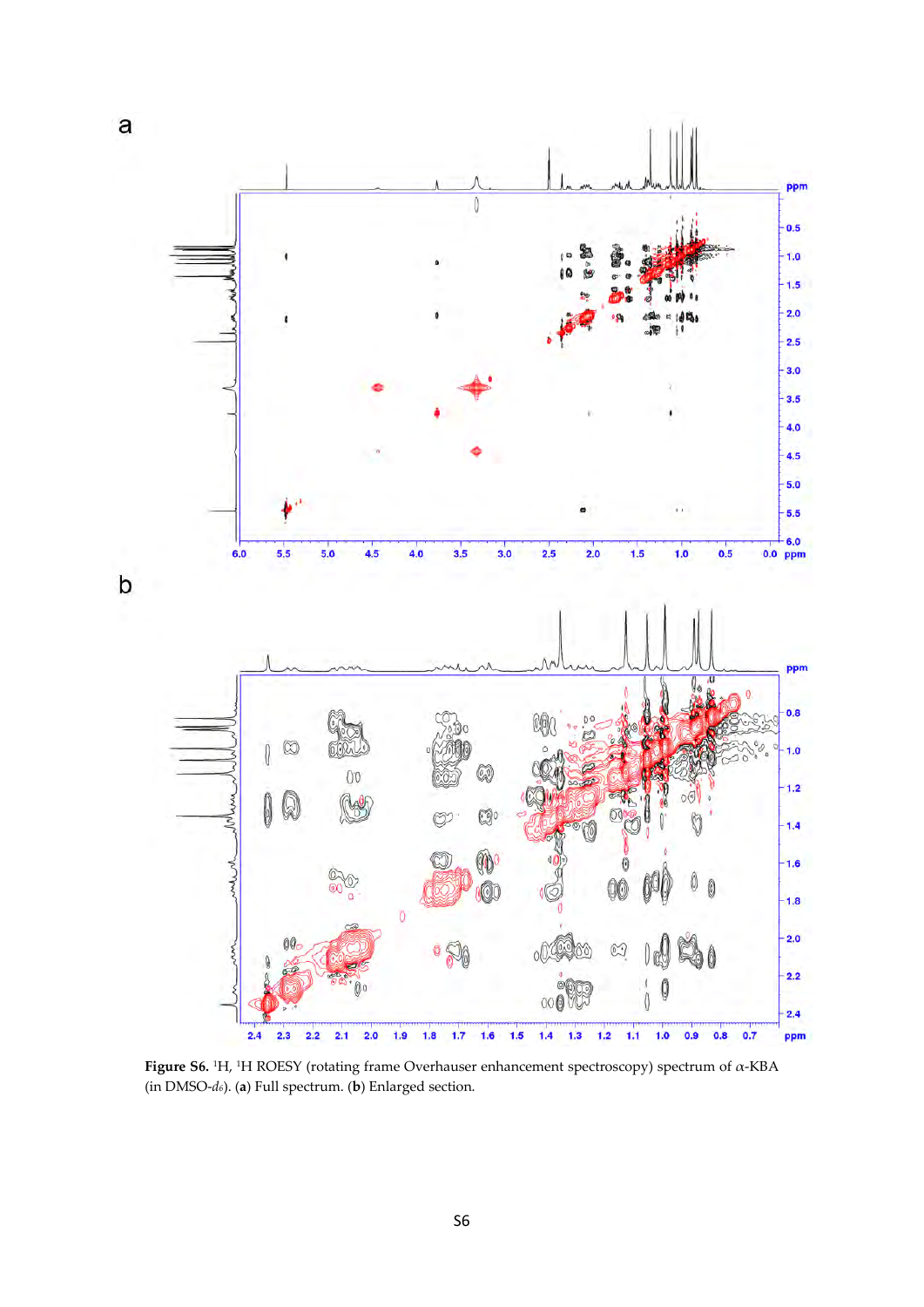![](_page_7_Figure_0.jpeg)

**Figure S7.** <sup>1</sup>H, <sup>13</sup>C HSQC (heteronuclear single quantum coherence spectroscopy) spectrum of α-KBA (in DMSO-*d6*). (**a**) Full spectrum. (**b**) Enlarged section.